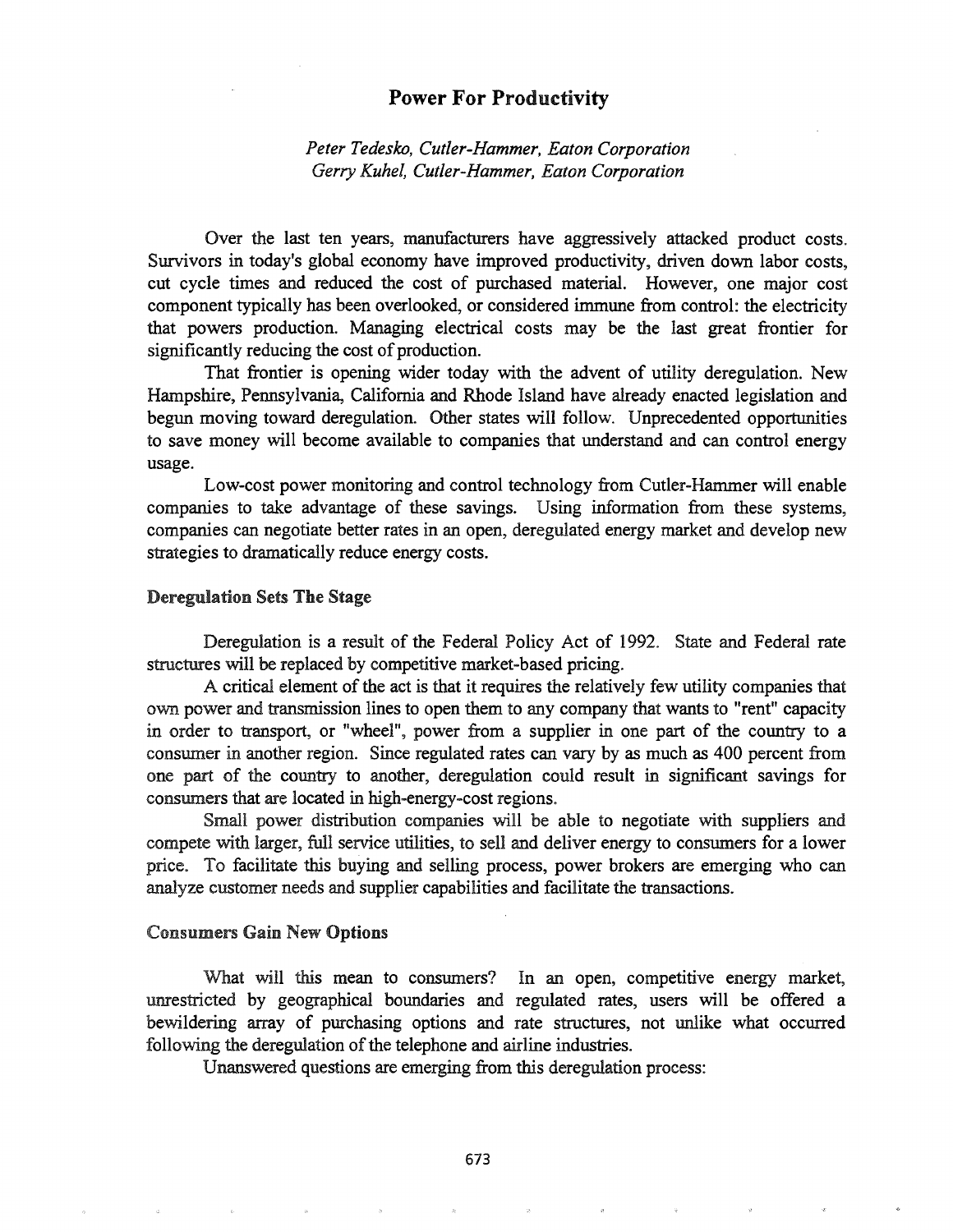- @ Will market-based electricity rates actually translate to lower energy bills for consumers?
- Will power be reliable and consistently available upon demand?
- Will power quality be negatively affected?

To negotiate the best rates and guard against unexpected power reliability and quality issues, consumers will have to gain a better understanding of their energy requirements. They must know, for example, whether or not their operations can tolerate an occasional interruption of power. Can production be shifted to off-peak times or a partial load interruption be successfully accommodated? Will power outages or lower power quality damage equipment, escalate maintenance costs and lower productivity?

Companies that know their energy profiles ---where, when and how they consume power --- will be able to knowledgeably negotiate better rates for the type and amount of power they require. For example, a manufacturer could purchase one block of power for the day shift from one provider, another amount for an off-peak shift at a lower rate from a second provider and contract for supplemental power for unusual demand situations from a third.

A company that can control energy usage in various sections of the

enterprise, can also negotiate better energy rates by participating in power interruption programs, turning off non-essential loads, such as lights or air conditioning, during peak usage periods at the utility provider's request. This is to the provider's advantage since it can then guarantee that all of its customers' critical needs can be met with the finite energy resources available to

### Automation Boosts Energy Costs

Electricity plays an integral role in all business operations, from the production floor to the board room. Over the years, a lot of human labor and knowledge has been replaced by electric motors and computers, increasing productivity, product quality and profitability. This same equipment has significantly boosted the amount of energy required by an enterprise and escalated the cost of electricity as a percentage of total product costs.

Electricity now is one of the largest manufacturing costs in some industries.. For example, the major automotive companies pay global energy bills averaging a billion dollars a year. In the glass industry, after raw material, electricity is now the second highest cost, exceeding the cost of labor.

Previously, electric bills seemed immune to management control. It was virtually impossible to identify how or where electricity was actually being used. While companies developed strategies and technologies to contain and reduce all other operating costs, they lacked the means to measure or control electrical costs. External utility meters told them only the total amount of energy that had been used and the rate was set by the utility.. Like death and taxes, electrical costs were considered fixed and not subject to control. Charges were distributed equally across all departments, so no one department had incentive to find ways to reduce energy. Those who did try had little success because it is difficult to manage what you can't measure.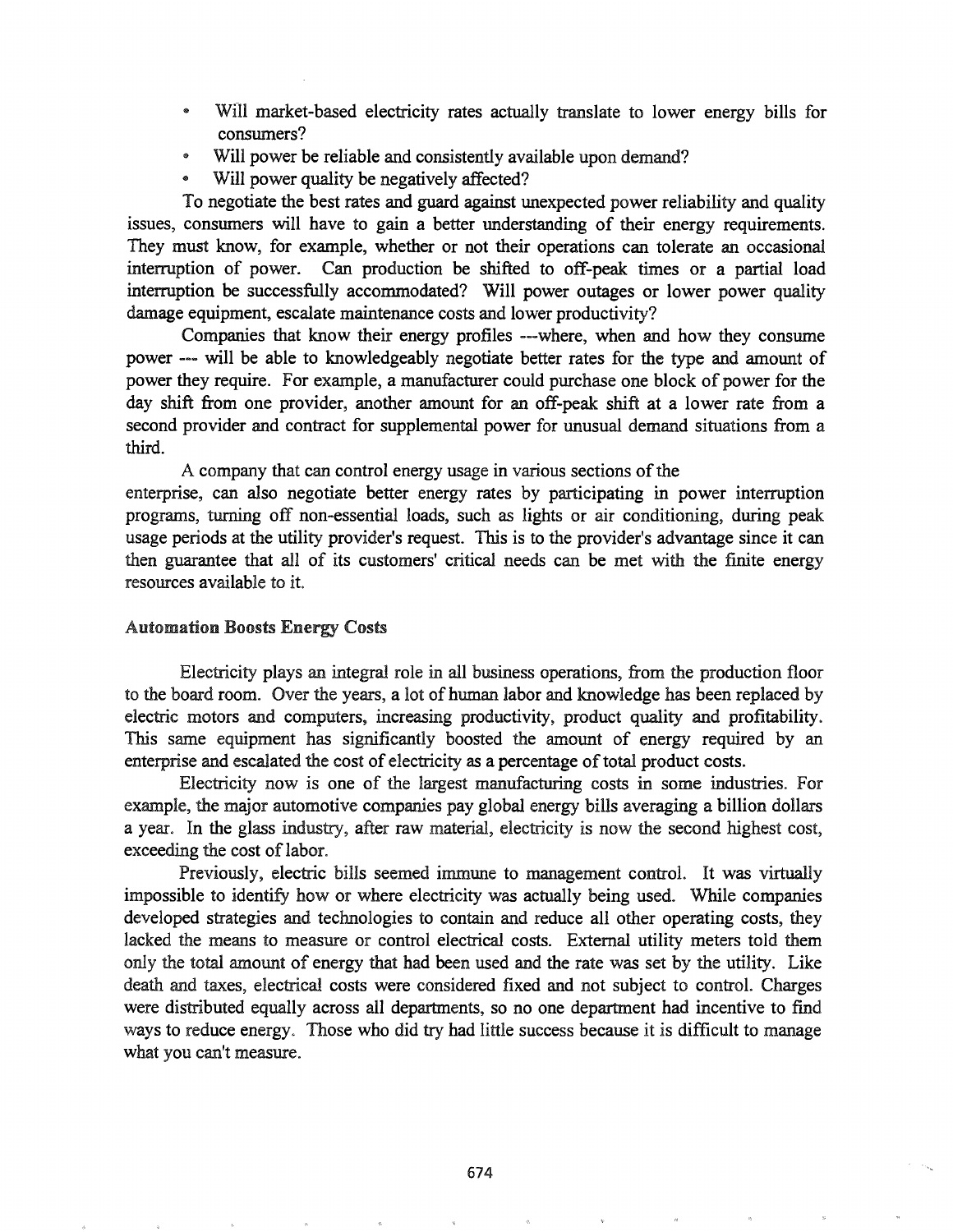## Measure,Then Manage

In the last decade, Cutler-Hammer has been a leader in developing intelligent devices and systems that are capable of monitoring, measuring, protecting, coordinating and controlling the distribution of power within an enterprise. Our IMPACC systems can include metering devices, protective relays, circuit breaker trip units and motor starters, all of which can communicate information over a noise immune network to a central location for remote monitoring, alarming, trending and control. About 2000 IMPACC systems have been installed in plants, airports, refmeries and commercial buildings.

Software has also been developed that can analyze energy usage and power quality. It can coordinate energy loads, turning lights and equipment off and on to manage total power usage. It can even be used to predict maintenance requirements and churn out energy bills for individual departments or machine processes, billing back actual power usage expenses.

These intelligent metering and monitoring systems can be a low cost, fast return-on-investment purchase for a company that wants to understand its energy usage better in order to negotiate improved rates, reduce usage and manage production more efficiently.

For example, one of our glass producing customers used its IMPACC system to understand the actual amount of electricity drawn by seven different production processes. It was then able to determine which process would be the most cost-effective for the production ofspecific glass products.

Another company decided to schedule a power-hungry process for a late shift when other equipment would not be running. This also enabled it to negotiate a lower energy rate based on lower peak demand requirements.

A third company saved a million dollars a year by agreeing to an interruptible energy plan with the local utility. This was the result of its ability to effectively manage energy loads, turning non-essential equipment such as HVAC or lights off on demand. It also found it could maintain demand levels by turning some equipment off when starting up a production line or other high energy drawing processes.

Simply displaying energy usage on a meter monitor at the equipment level helped another company save money. The machine operators were motivated to shut equipment down between runs because they could actually monitor how much energy was being used each day.

Our own plant in Asheville installed an IMPACC system in early 1997. Its energy bills had been running nearly \$45,000 a month. In the first six months after installation, the Asheville plant has been able to reduce its energy costs by \$40,000. IMPACC helped plant engineers identify wasteful practices, shift loads in order to level demand and do preventative maintenance. Shop supervisors began turning off area lights after a shift when they were shown the cost savings that would result. The use of large electric ovens was moved to later shifts when total energy demand is lighter. Maintenance technicians are able to spot abnormal conditions on the IMPACC screens and service equipment before it breaks down. The return on investment in Asheville is expected to be less than two years.